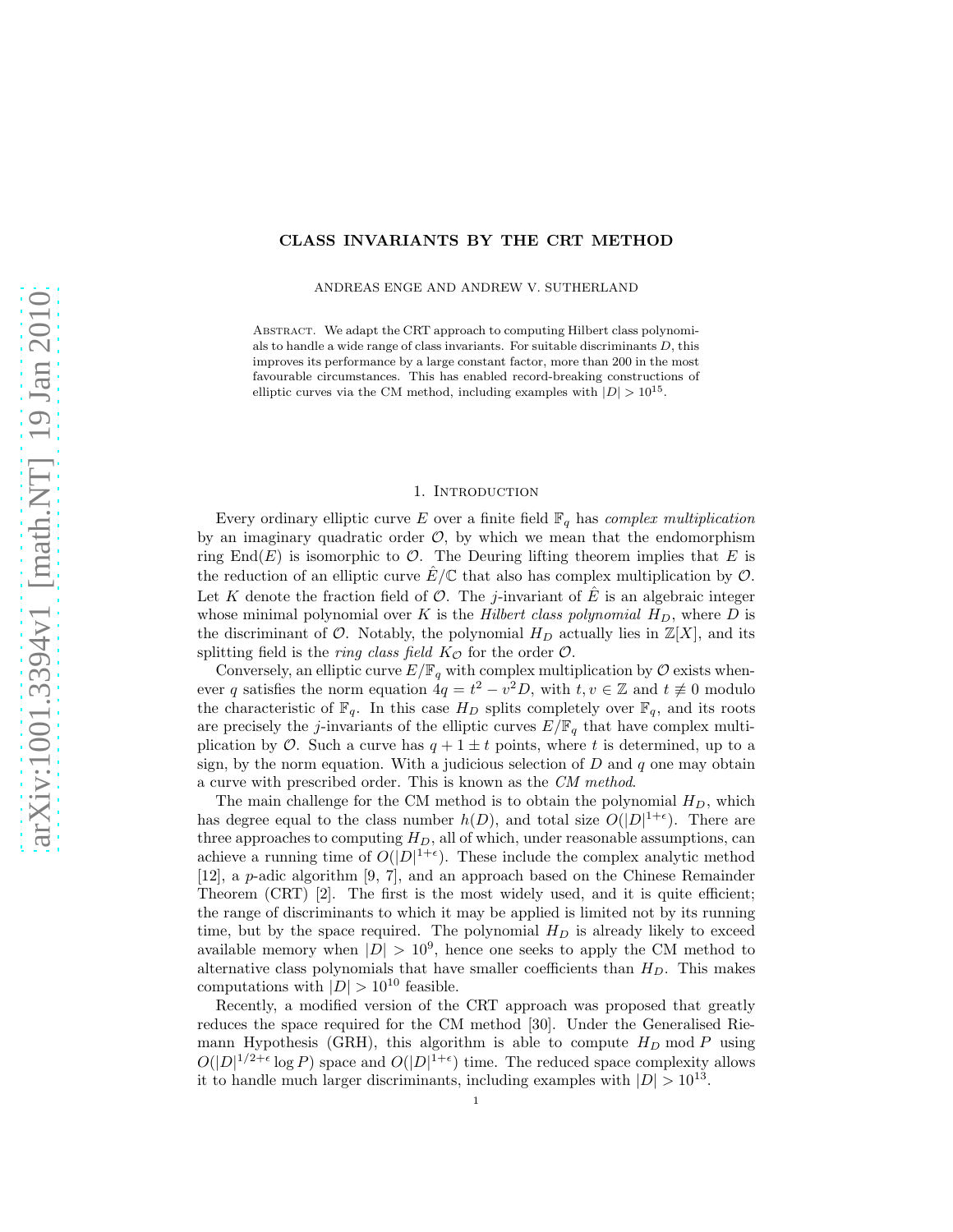An apparent limitation of the CRT approach is that it depends on some specific features of the j-function. As noted in [2], this potentially precludes it from computing class polynomials other than  $H_D$ . The purpose of the present article is to show how these obstructions may be overcome, allowing us to apply the CRT method to many functions other than  $j$ , including two infinite families.

Subject to suitable constraints on  $D$ , we may then compute a class polynomial with smaller coefficients than  $H_D$  (by a factor of up to 72), and, in certain cases, with smaller degree (by a factor of 2). Remarkably, the actual running time with the CRT method is typically *better* than the size difference would suggest. Fewer CRT moduli are needed, and we may choose a subset for which the computation is substantially faster than on average.

We start  $\S2$  with a brief overview of the CRT method, and then describe a new technique to improve its performance, which also turns out to be crucial for certain class invariants. After discussing families of invariants in §3, we consider CRTbased approaches applicable to the different families and give a general algorithm in §4. Computational results and performance data appear in §5.

#### 2. Hilbert class polynomials via the CRT

2.1. The algorithm of Belding, Bröker, Enge, Lauter and Sutherland. The basic idea of the CRT-based algorithm for Hilbert class polynomials is to compute  $H_D$  modulo many small primes  $p$ , and then lift its coefficients by Chinese remaindering to integers, or to their reductions modulo a large (typically prime) integer  $P$ , via the explicit CRT [4, Thm. 3.1]. The latter approach suffices for most applications, and while it does not substantially reduce the running time (the same number of small primes is required), it can be accomplished using only  $O(|D|^{1/2+\epsilon}\log P)$  space with the method of [30, §6].

For future reference, we summarise the algorithm to compute  $H_D$  mod p for a prime p that splits completely in the ring class field  $K_{\mathcal{O}}$ . Let  $h = h(D)$ .

# Algorithm 1 (Computing  $H_D$  mod  $p$ ).

- (1) *Find the j-invariant* j<sub>1</sub> of an elliptic curve  $E/\mathbb{F}_p$  with  $\text{End}(E) \cong \mathcal{O}$ .
- (2) *Enumerate the other roots*  $j_2, \ldots, j_h$  *of*  $H_D$  mod  $p$ .
- (3) *Compute*  $H_D(X)$  mod  $p = (X j_1) \cdots (X j_h)$ .

The first step is achieved by varying  $j_1$  (systematically or randomly) over the elements of  $\mathbb{F}_p$  until it corresponds to a suitable curve; details and many practical improvements are given in [2, 30]. The third step is a standard building block of computer algebra. Our interest lies in Step 2.

2.2. **Enumerating the roots of**  $H_D$  mod p. The key idea in [2] leading to a quasi-linear complexity is to apply the Galois action of  $Cl(\mathcal{O}) \simeq Gal(K_{\mathcal{O}}/K)$ . The group Cl( $\mathcal{O}$ ) acts on the roots of  $H_D$ , and when p splits completely in  $K_{\mathcal{O}}$  there is a corresponding action on the set  $Ell_{\mathcal{O}}(\mathbb{F}_p) = \{j_1, \ldots, j_h\}$  containing the roots of  $H_D$  mod p. For an ideal class [a] in Cl(O) and a j-invariant  $j_i \in Ell_{\mathcal{O}}(\mathbb{F}_p)$ , let us write  $[\mathfrak{a}]j_i$  for the image of  $j_i$  under the Galois action of  $[\mathfrak{a}]$ . We then have  $\text{Ell}_{\mathcal{O}}(\mathbb{F}_p) = \{[\mathfrak{a}]j_1 : [\mathfrak{a}] \in \text{Cl}(\mathcal{O})\}.$ 

As in [30, §5], we use a polycyclic presentation defined by a sequence of ideals  $l_1, \ldots, l_m$  with prime norms  $\ell_1, \ldots, \ell_m$  whose classes generate Cl( $\mathcal{O}$ ). The *relative order*  $r_k$  is the least positive integer for which  $[\mathfrak{l}_k^{r_k}] \in \langle [\mathfrak{l}_1], \ldots, [\mathfrak{l}_{k-1}]\rangle$ . We may then uniquely write  $[\mathfrak{a}] = [\mathfrak{l}_1^{e_1}] \cdots [\mathfrak{l}_m^{e_m}],$  with  $0 \leq e_k < r_k$ . To maximise performance, we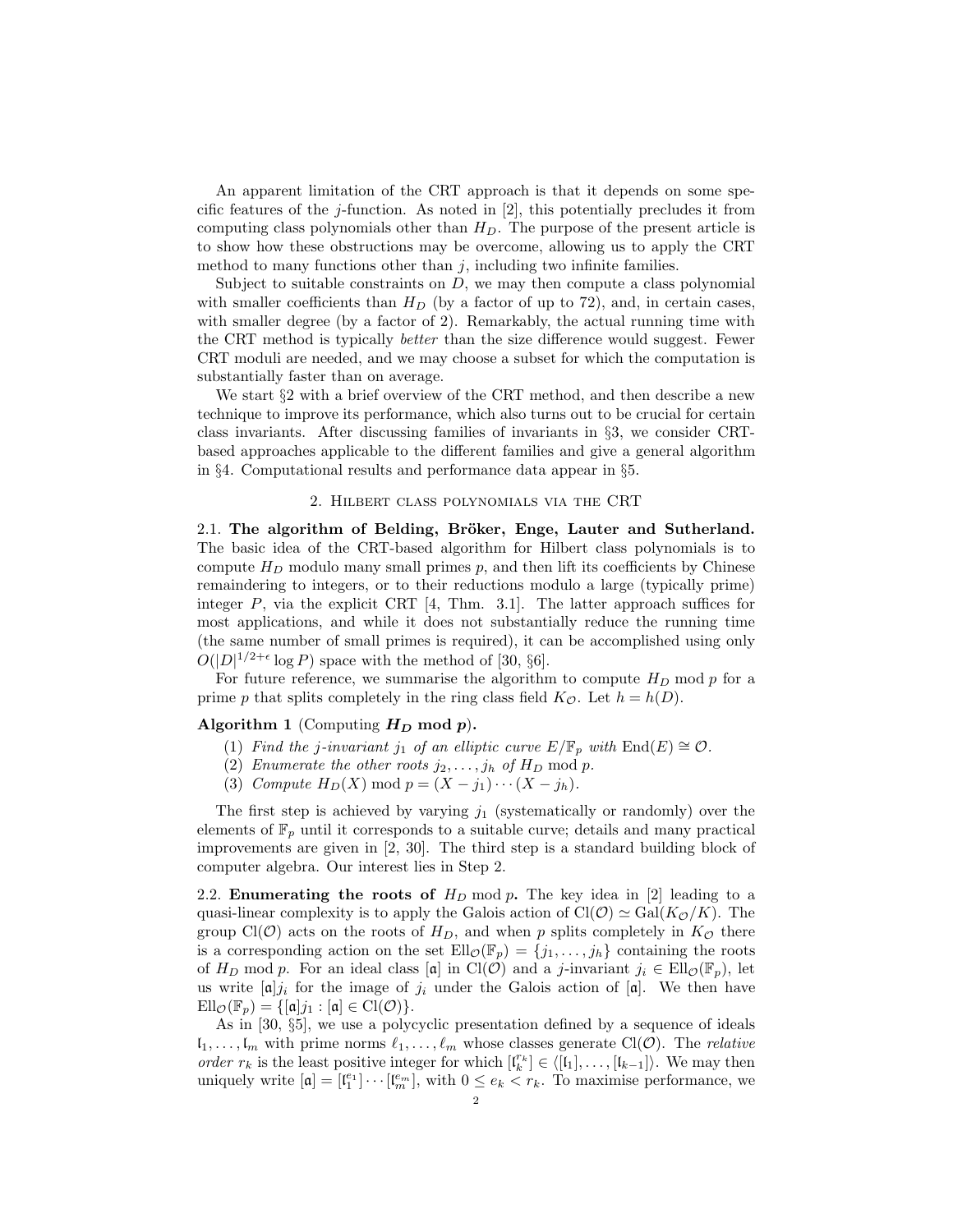use a presentation in which  $\ell_1 < \cdots < \ell_m$ , with each  $\ell_k$  as small as possible subject to  $r_k > 1$ . Note that the relative order  $r_k$  divides the order  $n_k$  of  $\lbrack l_k \rbrack$  in Cl( $\mathcal{O}$ ), but for  $k > 1$  we can (and often do) have  $r_k < n_k$ .

For each  $j_i \in Ell_{\mathcal{O}}(\mathbb{F}_p)$  and each  $\mathcal{O}\text{-ideal}$  is of prime norm  $\ell$ , the j-invariant  $[1]j_i$ corresponds to an  $\ell$ -isogenous curve, which we may obtain as a root of  $\Phi_{\ell}(j_i, X)$ , where  $\Phi_{\ell} \in \mathbb{Z}[J, J_{\ell}]$  is the *classical modular polynomial* [31, §69]. The polynomial  $\Phi_{\ell}$  has the pair of functions  $(j(z), j(\ell z))$  as roots, and parameterises isogenies of degree  $\ell$ .

Fixing an isomorphism  $End(E) \cong \mathcal{O}$ , we let  $\pi \in \mathcal{O}$  denote the Frobenius endomorphism. When the order  $\mathbb{Z}[\pi]$  is maximal at  $\ell$ , the univariate polynomial  $\Phi_{\ell}(j_i, X) \in \mathbb{F}_p[X]$  has exactly two roots  $[\mathfrak{l}]j_i$  and  $[\bar{\mathfrak{l}}]j_i$  when  $\ell$  splits in  $\mathcal{O}$ , and a single root  $[1]j_i$  if  $\ell$  is ramified [25, Prop. 23]. To simplify matters, we assume here that  $\mathbb{Z}[\pi]$  is maximal at each  $\ell_k$ , but this is not necessary, see [30, §4].

We may enumerate  $Ell_{\mathcal{O}}(\mathbb{F}_p) = \{[\mathfrak{a}]j_1 : [\mathfrak{a}] \in \langle [l_1], \ldots, [l_m]\rangle\}$  via [30, Alg. 1.3]:

Algorithm 2 (Enumerating  $Ell_{\mathcal{O}}(\mathbb{F}_p)$  — Step 2 of Algorithm 1).

- (1) Let  $j_2$  be an arbitrary root of  $\Phi_{\ell_m}(j_1, X)$ .
- (2) *For i from* 3 *to*  $r_m$ *, let*  $j_i$  *be the root of*  $\Phi_{\ell_m}(j_{i-1}, X)/(X j_{i-2})$ *.*
- (3) If  $m > 1$ , then for *i* from 1 to  $r_m$ :

*Recursively enumerate the set*  $\{[\mathfrak{a}]j_i : [\mathfrak{a}] \in \langle [\mathfrak{l}_1], \ldots, [\mathfrak{l}_{m-1}]\rangle\}.$ 

In general there are two distinct choices for  $j_2$ , but either will do. Once  $j_2$  is chosen,  $j_3, \ldots, j_{r_m}$  are determined. The sequence  $(j_1, \ldots, j_{r_m})$  corresponds to a path of  $\ell_m$ -isogenies; we call this path an  $\ell_m$ -*thread*.

The choice of  $j_2$  in Step 1 may change the order in which  $\text{Ell}_{\mathcal{O}}(\mathbb{F}_p)$  is enumerated. Three of the sixteen possibilities when  $m = 2$ ,  $r_1 = 4$ , and  $r_2 = 3$  are shown below; we assume  $\begin{bmatrix} \mathfrak{l}_2^3 \end{bmatrix} = \begin{bmatrix} \mathfrak{l}_1 \end{bmatrix}$ , and label each vertex  $\begin{bmatrix} \mathfrak{l}_2^e \end{bmatrix} j_1$  by the exponent e. 2



Bold edges indicate where a choice was made. Regardless of these choices, Algorithm 2 correctly enumerates  $\mathrm{Ell}_{\mathcal{O}}(\mathbb{F}_p)$  in every case [30, Prop. 5].

2.3. Finding roots with greatest common divisors (gcds). The potentially haphazard manner in which Algorithm 2 enumerates  $Ell_{\mathcal{O}}(\mathbb{F}_{p})$  is not a problem when computing  $H_D$ , but it can complicate matters when we wish to compute other class polynomials. We could distinguish the actions of  $\mathfrak l$  and  $\mathfrak l$  using an Elkies kernel polynomial [10], as suggested in [7, §5], however this slows down the algorithm significantly. An alternative approach using polynomial gcds turns out to be much more efficient, and actually speeds up Algorithm 2, making it already a useful improvement when computing  $H_D$ .

We need not distinguish the actions of  $\mathfrak l$  and  $\bar{\mathfrak l}$  at this stage, but we wish to ensure that our enumeration of  $Ell_{\mathcal{O}}(\mathbb{F}_{p})$  makes a consistent choice of direction each time it starts an  $\ell$ -thread. The first  $\ell$ -thread may be oriented arbitrarily, but for each subsequent  $\ell$ -thread  $(j'_1, j'_2, \ldots, j'_r)$ , we apply Lemma 1 below. This allows us to "square the corner" by choosing  $j_2$  as the unique common root of  $\Phi_{\ell}(X, j'_1)$  and  $\Phi_{\ell'}(X, j_2)$ , where  $(j_1, \ldots, j_r)$  is a previously computed  $\ell$ -thread and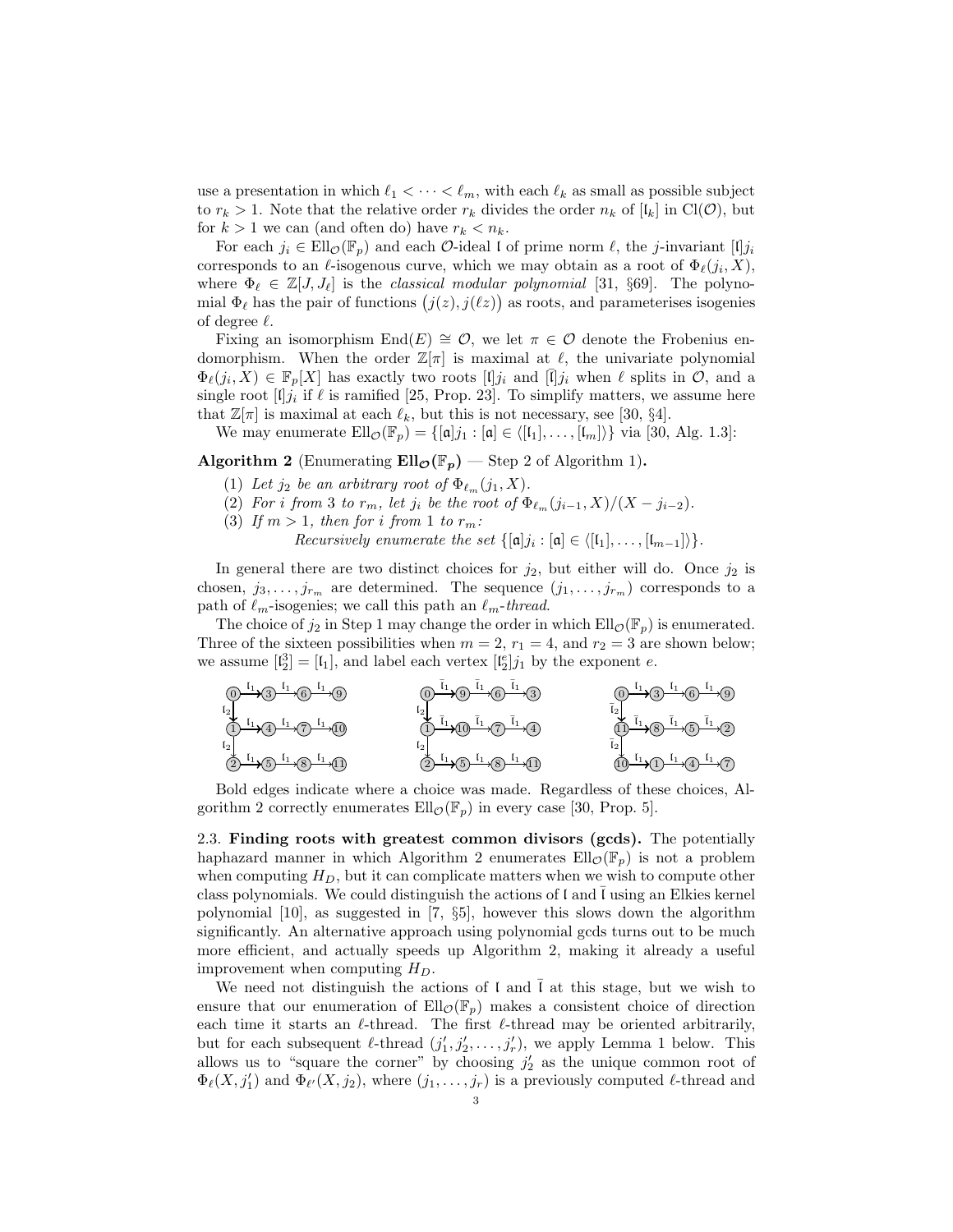$j_1$  is  $\ell'$ -isogenous to  $j'_1$ . The edge  $(j_1, j'_1)$  lies in an  $\ell'$ -thread that has already been computed, for some  $\ell' > \ell$ .



Having computed  $j'_2$ , we could compute  $j'_3, \ldots, j'_r$  as before, but it is usually better to continue using gcds, as depicted above. Asymptotically, both root-finding and gcd computations are dominated by the  $O(\ell^2\mathsf{M}(\log p))$  time it takes to instantiate  $\Phi_{\ell}(X, j_i)$  mod p, but in practice  $\ell$  is small, and we effectively gain a factor of  $O(\log p)$  by using gcds when  $\ell \approx \ell'$ . This can substantially reduce the running time of Algorithm 2, as may be seen in Table 1 of §5.

With the gcd approach described above, the total number of root-finding operations can be reduced from  $\prod_{k=1}^m r_k$  to  $\sum_{k=1}^m r_k$ . When m is large, this is a big improvement, but it is no help when  $m = 1$ , as necessarily occurs when  $h(D)$  is prime. However, even in this case we can apply gcds by looking for an auxiliary ideal  $\mathfrak{l}'_1$ , with prime norm  $\ell'_1$ , for which  $[\mathfrak{l}'_1] = [\mathfrak{l}'_1]$ . When  $r_1$  is large, such an  $\mathfrak{l}'_1$  is easy to find, and we may choose the best combination of  $\ell'_1$  and e available. This idea generalises to  $\ell_k$ -threads, where we seek  $[\mathfrak{l}'_k] \in \langle [\mathfrak{l}_1] \dots, [\mathfrak{l}_k] \rangle \setminus \langle [\mathfrak{l}_1] \dots, [\mathfrak{l}_{k-1}] \rangle$ .

**Lemma 1.** Let  $j_1, j_2 \in \text{Ell}_{\mathcal{O}}(\mathbb{F}_p)$ , and let  $\ell_1, \ell_2 \neq p$  be distinct primes with  $4\ell_1^2\ell_2^2$  < |D|. Then  $\gcd(\Phi_{\ell_1}(j_1, X), \Phi_{\ell_2}(j_2, X))$  has degree at most 1.

*Proof.* It follows from [25, Prop. 23] that  $\Phi_{\ell_1}(X, j_1)$  and  $\Phi_{\ell_2}(X, j_2)$  have at most two common roots in the algebraic closure  $\overline{\mathbb{F}}_p$ , which in fact lie in  $\text{Ell}_{\mathcal{O}}(\mathbb{F}_p)$ . If there are exactly two, then both  $\ell_1 = \mathfrak{l}_1 \overline{\mathfrak{l}}_1$  and  $\ell_2 = \mathfrak{l}_2 \overline{\mathfrak{l}}_1$  split in  $\mathcal{O}$ , and one of  $\mathfrak{l}_1^2 \mathfrak{l}_2^2$ or  $\lfloor \frac{2}{1} \rfloor^2$  is principal with a non-rational generator. We thus have a norm equation  $4\ell_1^2 \ell_2^2 = a^2 - b^2 D$  with  $a, b \in \mathbb{Z}$  and  $b \neq 0$ , and the lemma follows.

### 3. Class invariants

Due to the large size of  $H_D$ , much effort has been spent seeking smaller generators of  $K_{\mathcal{O}}$ . For a modular function f and  $\mathcal{O} = \mathbb{Z}[\tau]$ , with  $\tau$  in the upper half plane, we call  $f(\tau)$  a *class invariant* if  $f(\tau) \in K_{\mathcal{O}}$ . The *class polynomial* for f is

$$
H_D[f](X) = \prod_{[\mathfrak{a}] \in \mathrm{Cl}(\mathcal{O})} \left( X - [\mathfrak{a}] f(\tau) \right).
$$

The contemporary tool for determining class invariants is Shimura's reciprocity law; see [28, Th. 4] for a fairly general result. Class invariants arising from many different modular functions have been described in the literature; we briefly summarise some of the most useful ones.

Let  $\eta$  be Dedekind's function, and let  $\zeta_n = \exp(2\pi i/n)$ . Weber considered

$$
\mathfrak{f} = \zeta_{48}^{-1} \frac{\eta \left(\frac{z+1}{2}\right)}{\eta(z)}, \qquad \mathfrak{f}_1(z) = \frac{\eta \left(\frac{z}{2}\right)}{\eta(z)}, \qquad \mathfrak{f}_2(z) = \sqrt{2} \frac{\eta(2z)}{\eta(z)},
$$

powers of which yield class invariants when  $\left(\frac{D}{2}\right) \neq -1$ , and also  $\gamma_2 = \sqrt[3]{j}$ , which is a class invariant whenever  $3 \nmid D$ . The Weber functions can be generalised [15, 16,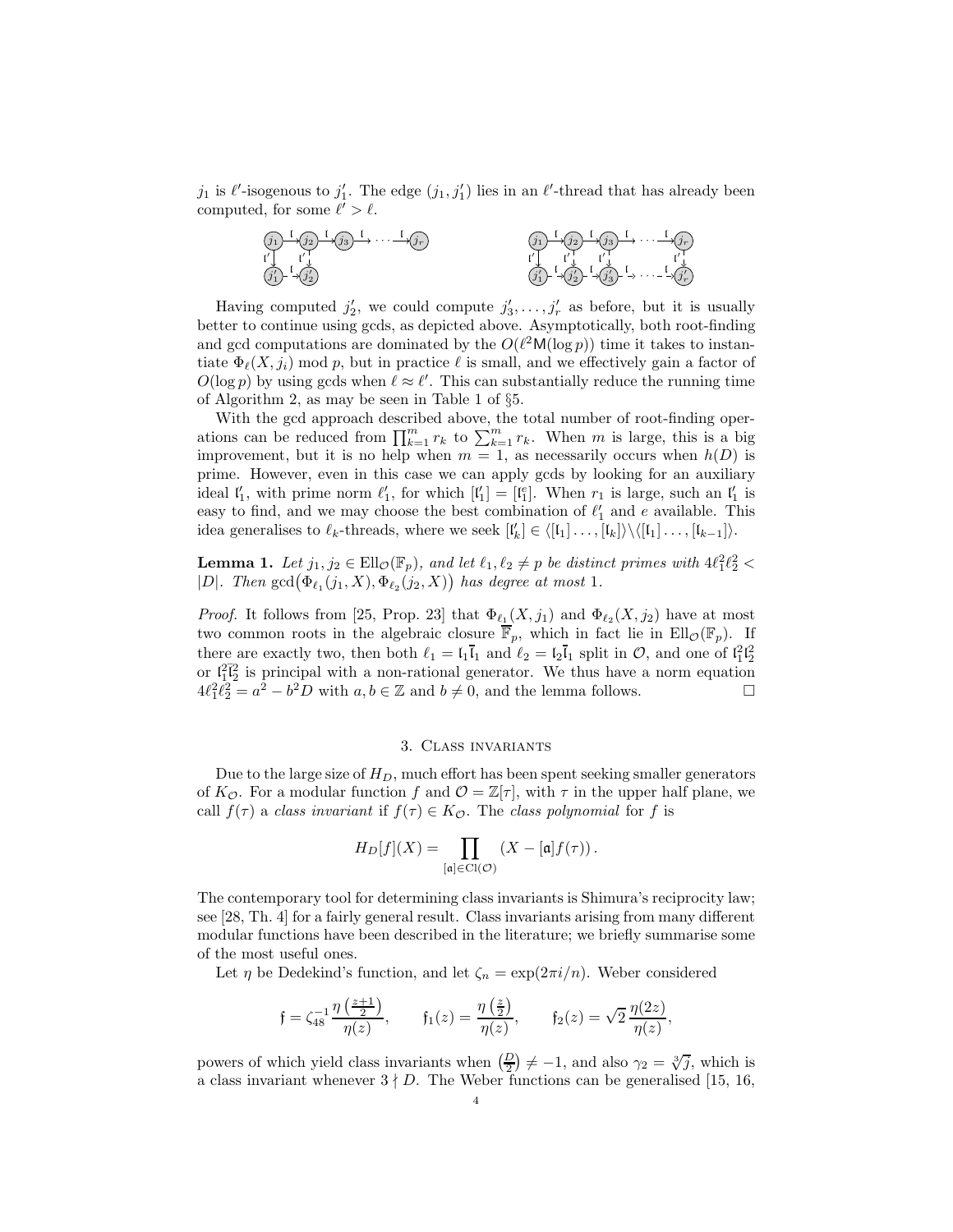21, 20, 23, and we have the simple and double  $\eta$ -quotients

$$
\mathfrak{w}_N(z) = \frac{\eta\left(\frac{z}{N}\right)}{\eta(z)}; \qquad \qquad \mathfrak{w}_{p_1, p_2} = \frac{\eta\left(\frac{z}{p_1}\right)\eta\left(\frac{z}{p_2}\right)}{\eta\left(\frac{z}{p_1p_2}\right)\eta(z)} \text{ with } N = p_1p_2,
$$

where  $p_1$  and  $p_2$  are primes. Subject to constraints on D, including that no prime dividing N is inert in  $\mathcal{O}$ , suitable powers of these functions yield class invariants, see [15, 16]. For  $s = 24/\gcd(24, (p_1 - 1)(p_2 - 1))$ , the canonical power  $\mathfrak{w}_{p_1, p_2}^s$  is invariant under the Fricke involution  $W|_N: z \mapsto \frac{-N}{z^z}$  for  $\Gamma^0(N)$ , equivalently, the Atkin-Lehner involution of level  $N$ , by [17, Thm. 2].

The theory of [28] applies to arbitrary functions for  $\Gamma^{0}(N)$ , and in particular to those of prime level  $N$  that are invariant under the Fricke involution. These yield class invariants when  $\left(\frac{D}{N}\right) \neq -1$ . Atkin is credited in [10, 26] with a process to obtain the conjecturally optimal such functions  $A_N$ ; these are used in the SEA algorithm and are available, for instance, in Magma or Pari/GP.

The functions above all yield algebraic integers, so  $H_D[f] \in \mathcal{O}_K[X]$ . Except for  $\mathfrak{w}_N^e$  or when  $gcd(N, D) \neq 1$ , in which cases additional restrictions may apply, one actually has  $H_D[f] \in \mathbb{Z}[X]$ , cf. [16, Cor. 3.1]. A key metric is the (logarithmic) *height* of  $H_D[f] = \sum a_i X^i$ , defined as  $\log \max |a_i|$ . We let  $c_D(f) = c(f)$  denote the height of  $H_D$  divided by the height of  $H_D[f]$ .

Asymptotically, as  $|D| \to \infty$ , we have:  $c(\gamma_2) = 3$ ;  $c(f) = 72$  (when  $\left(\frac{D}{2}\right) = 1$ );

$$
c(\mathfrak{w}_N^e) = \frac{24(N+1)}{e(N-1)}; \qquad c(\mathfrak{w}_{p_1,p_2}^s) = \frac{12\psi(p_1p_2)}{s(p_1-1)(p_2-1)}; \qquad c(A_N) = \frac{N+1}{2|v_N|},
$$

where  $v_N$  is the order of the pole of  $A_N$  at the unique cusp, and  $\psi(p_1p_2)$  is  $(p_1 +$  $1(p_2+1)$  when  $p_1 \neq p_2$ , and  $p_1(p_1+1)$  when  $p_1 = p_2$ . Morain observed in [27] that  $c(A_{71}) = 36$ , which is so far the best value known when  $\left(\frac{D}{2}\right) = -1$ . We conjecture that in fact for all primes  $N > 11$  with  $N \equiv 11 \mod 60$  we have  $c(A_N) = 30 \frac{N+1}{N-11}$ , and that for  $N \equiv -1 \mod 60$  we have  $c(A_N) = 30$ . This would imply that given an arbitrary discriminant  $D$ , we can always choose  $N$  so that  $A_N$  yields class invariants with  $c_D(A_N) \ge 30 + o(1)$ .

When all prime divisors of N are ramified, both  $\mathfrak{w}_{p_1,p_2}$  and  $A_N$  yield class polynomials that are squares in  $\mathbb{Z}[X]$ , see [11, §1.6] and [18]. In this situation we can reduce the degree and the height of  $H_D[f]$  by a factor of 2 each if we take its square root. For a composite fundamental discriminant  $D$  (the most common case), this applies to  $H_D[A_N]$  for any prime  $N \mid D$ . In the best case, D is divisible by 71, and we obtain a class polynomial that is 144 times smaller than  $H_D$ .

3.1. Modular polynomials. Each function  $f(z)$  considered above is related to  $j(z)$  by a modular polynomial  $\Psi_f \in \mathbb{Z}[F, J]$  satisfying  $\Psi_f(f(z), j(z)) = 0$ . For primes  $\ell$  not dividing the level N, we let  $\Phi_{\ell,f}$  denote the minimal polynomial satisfying  $\Phi_{\ell,f}(f(z),f(\ell z))=0$ ; it is a factor of

$$
\operatorname{Res}_{J_{\ell}}(\operatorname{Res}_{J}(\Phi_{\ell}(J,J_{\ell}), \Psi_{f}(F,J)), \Psi_{f}(F_{\ell},J_{\ell})),
$$

and as such, an element of  $\mathbb{Z}[F, F_{\ell}].$  Thus  $\Phi_{\ell, f}$  generalises the classical modular polynomial  $\Phi_{\ell} = \Phi_{\ell, j}$ .

The polynomial  $\Phi_{\ell,f}$  has degree  $d(\ell+1)$  in F and  $F_{\ell}$ , where d divides  $\deg_J \Psi_f$ , see [6, §6.8], and 2d divides deg<sub>J</sub>  $\Psi_f$  when f is invariant under the Fricke involution. In general, d is maximal, and  $d = 1$  is achievable only in the relatively few cases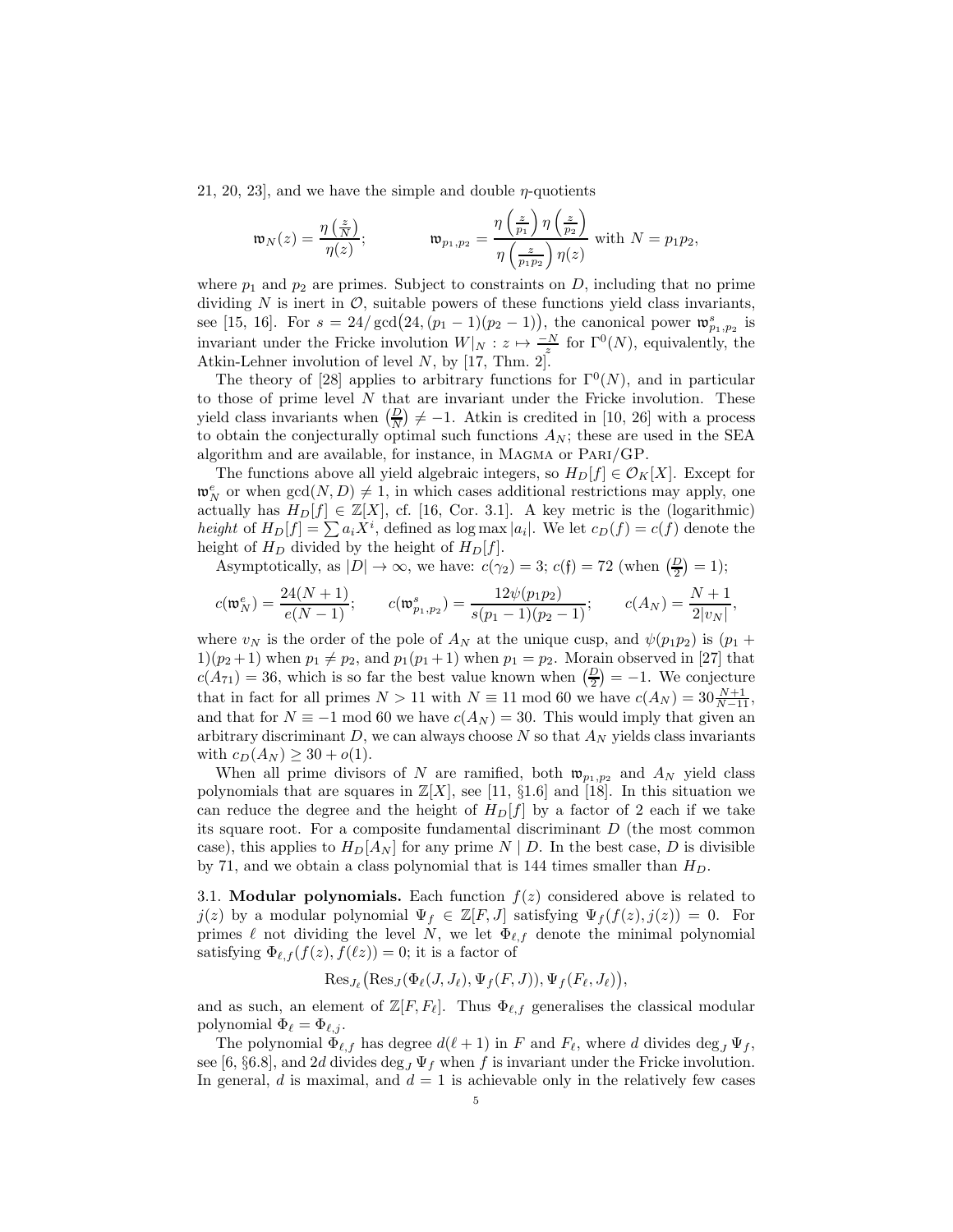where  $X_0(N)$ , respectively  $X_0^+(N)$ , is of genus 0 and, moreover, f is a hauptmodul, that is, it generates the function field of the curve. Happily, this includes many cases of practical interest.

The polynomial  $\Psi_f$  characterises the analytic function f in an algebraic way; when  $d = 1$ , the polynomials  $\Phi_{\ell}$  and  $\Phi_{\ell,f}$  algebraically characterise  $\ell$ -isogenies between elliptic curves given by their j-invariants, or by class invariants derived from f, respectively. These are key ingredients for the CRT method.

### 4. CRT algorithms for class invariants

To adapt Algorithm 1 to class invariants arising from a modular function  $f(z)$ other than  $j(z)$ , we only need to consider Algorithm 2. Our objective is to enumerate the roots of  $H_D[f]$  mod p for suitable primes p, which we are free to choose. This may be done in one of two ways. The most direct approach computes an "finvariant"  $f_1$ , corresponding to  $j_1$ , then enumerates  $f_2, \ldots, f_h$  using the modular polynomials  $\Phi_{\ell,f}$ . Alternatively, we may enumerate  $j_1,\ldots,j_h$  as before, and from these derive  $f_1, \ldots, f_h$ . The latter approach is not as efficient, but it applies to a wider range of functions, including two infinite families.

Several problems arise. First, an elliptic curve  $E/\mathbb{F}_p$  with CM by  $\mathcal O$  unambiguously defines a j-invariant  $j_1 = j(E)$ , but not the corresponding  $f_1$ . The  $f_1$  we seek is a root of  $\psi_f(X) = \Psi_f(X, j_1) \text{ mod } p$ , but  $\psi_f$  may have other roots, which may or may not be class invariants. The same problem occurs for the  $p$ -adic lifting algorithm and can be solved generically [6, §6]; we describe some more efficient solutions, which are in part specific to certain types of functions.

When  $\psi_f$  has multiple roots that are class invariants, these may be roots of distinct class polynomials. We are generally happy to compute any one of these, but it is imperative that we compute the reduction of "the same" class polynomial  $H_D[f]$  modulo each prime p.

The lemma below helps to address these issues for at least two infinite families of functions: the double  $\eta$ -quotients  $\mathfrak{w}_{p_1,p_2}$  and the Atkin functions  $A_N$ .

**Lemma 2.** Let f be a modular function for  $\Gamma^{0}(N)$ , invariant under the Fricke *involution*  $W|_N$ *, such that*  $f(z)$  *and*  $f(\frac{-1}{z})$  *have rational* q-expansions. Let the *imaginary* quadratic order  $\mathcal{O}$  have conductor coprime to N and contain an ideal  $\mathfrak{n} =$  $\left(N, \frac{B_0 + \sqrt{D}}{2}\right)$ *. Let*  $A_0 = \frac{B_0^2 - D}{4N}$  and  $\tau_0 = \frac{-B_0 + \sqrt{D}}{2A_0}$ *, and assume that*  $gcd(A_0, N) = 1$ *. Then*  $f(\tau_0)$  *is a class invariant, and if*  $f(\tau)$  *is any of its conjugates under the action of* Gal( $K_{\mathcal{O}}/K$ ) *we have* 

$$
\Psi_f(f(\tau), j(\tau)) = 0 \quad and \quad \Psi_f(f(\tau), [\mathfrak{n}]j(\tau)) = 0.
$$

*Proof.* By definition,  $\Psi_f(f(z), j(z)) = 0$ . Applying the Fricke involution yields  $0 = \Psi_f((W|_N f)(z), (W|_N j)(z)) = \Psi_f(f(z), j(\frac{-N}{z})) = \Psi_f(f(z), j(\frac{z}{N}))$ . The value  $f(\tau_0)$  is a class invariant by [28, Th. 4]. By the same result, we may assume that  $\tau$  is the basis quotient of an ideal  $\mathfrak{a} = (A, \frac{-B+\sqrt{D}}{2})$  with  $gcd(A, N) = 1$  and  $B \equiv B_0 \text{ mod } 2N$ . Then  $\frac{\tau}{N}$  is the basis quotient of  $\mathfrak{a}\overline{\mathfrak{n}} = (AN, \frac{-B+\sqrt{D}}{2})$ . It follows that  $[\mathfrak{n}]j(\tau) = j\left(\frac{\tau}{N}\right)$ , and replacing z above by  $\tau$  completes the proof.

If we arrange the roots of  $H_D$  into a graph of n-isogeny cycles corresponding to the action of **n**, the lemma yields a dual graph defined on the roots of  $H_D[f]$ , in which vertices  $f(\tau)$  correspond to edges  $(j(\tau), [\mathfrak{n}]j(\tau))$ .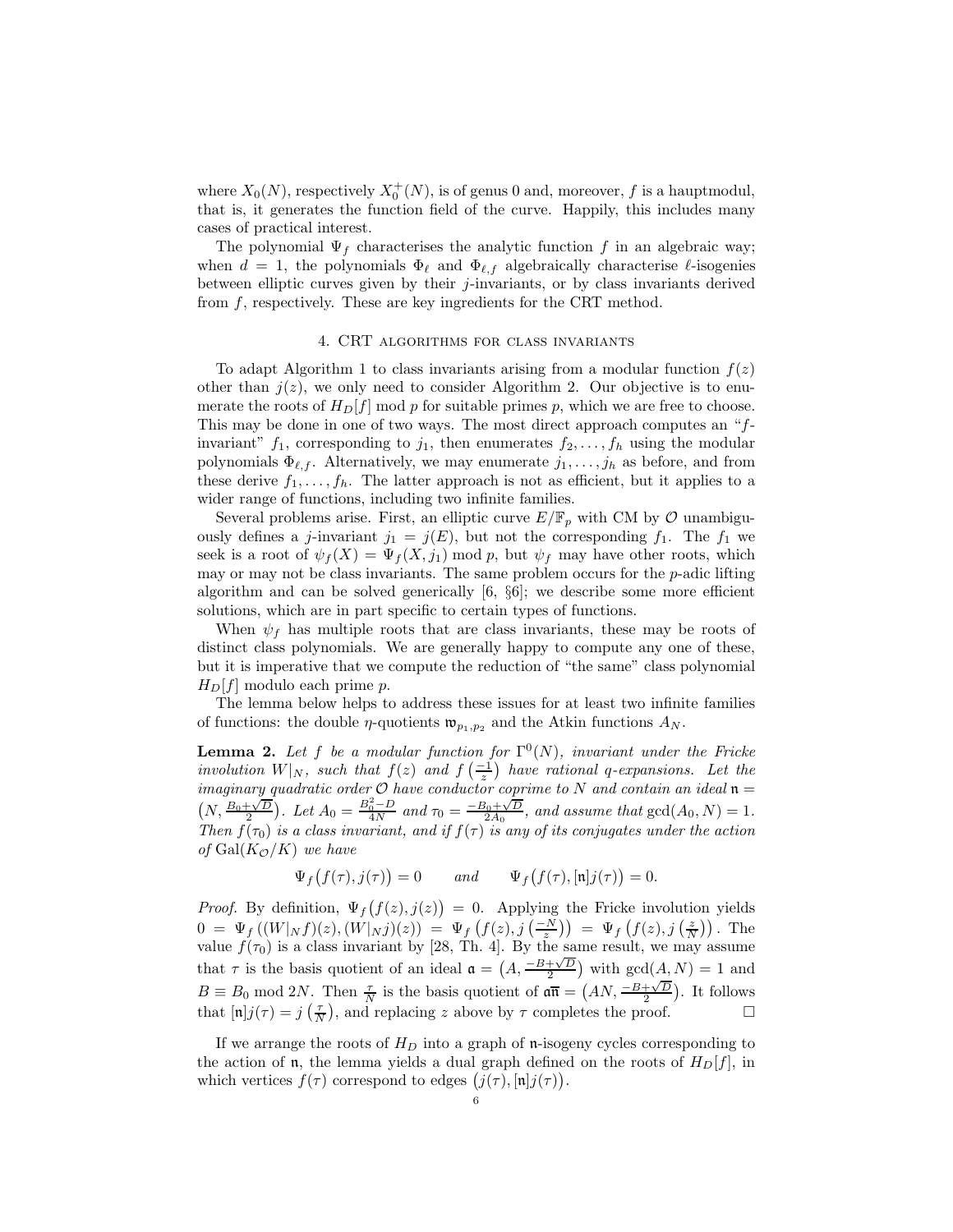In computational terms,  $f(\tau)$  is a root of  $gcd(\Psi_f(X, j(\tau)), \Psi_f(X, [\mathfrak{n}]j(\tau))).$ Generically, we expect this gcd to have no other roots modulo primes  $p$  that split completely in  $K_{\mathcal{O}}$ . For a finite number of such primes, there may be additional roots. We have observed this for  $p$  dividing the conductor of the order generated by  $f(\tau)$  in the maximal order of  $K_{\mathcal{O}}$ . Such primes may either be excluded from our CRT computations, or addressed by one of the techniques described in §4.3.

4.1. Direct enumeration. When the polynomials  $\Phi_{\ell,f}$  have degree  $\ell+1$  we can apply Algorithm 2 with essentially no modification; the only new consideration is that  $\ell$  must not divide the level N, but we can exclude such  $\ell$  when choosing a polycyclic presentation for Cl( $\mathcal{O}$ ). When the degree is greater than  $\ell + 1$  the situation is more complex, moreover the most efficient algorithms for computing modular polynomials do not apply [8, 13], making it difficult to obtain  $\Phi_{\ell,f}$  unless  $\ell$  is very small. Thus in practice we do not use  $\Phi_{\ell,f}$  in this case; instead we apply the methods of §4.3 or §4.4. For the remainder of this subsection and the next we assume that we do have polynomials  $\Phi_{\ell,f}$  of degree  $\ell+1$  with which to enumerate  $f_1, \ldots, f_h$ , and consider how to determine a starting point  $f_1$ , given the j-invariant  $j_1 = j(E)$  of an elliptic curve  $E/\mathbb{F}_p$  with CM by  $\mathcal{O}$ .

When  $\psi_f(X) = \Psi_f(X, j_1)$  mod p has only one root, our choice of  $f_1$  is immediately determined. This is usually not the case, but we may be able to ensure it by restricting our choice of p. As an example, for  $f = \gamma_2$  with  $3 \nmid D$ , if we require that  $p \equiv 2 \mod 3$ , then  $f_1$  is the unique cube root of  $j_1$  in  $\mathbb{F}_p$ . If we additionally have  $D \equiv 1 \mod 8$  and  $p \equiv 3 \mod 4$ , then the equation  $\gamma_2 = (\mathfrak{f}^{24} - 16)/\mathfrak{f}^8$  uniquely determines the square of the Weber f function, by [8, Lem. 7.3]. To treat f itself we need an additional trick described in §4.2.

The next simplest case occurs when only one of the roots of  $\psi_f$  is a class invariant. This necessarily happens when  $f$  is invariant under the Fricke involution and all the primes dividing N are ramified in  $\mathcal{O}$ . In the context of Lemma 2, each root of  $H_D[f]$ then corresponds to an isolated edge  $(j(\tau), [\mathfrak{n}]j(\tau))$  in the n-isogeny graph on the roots of  $H_D$ , and we compute  $f_1$  as the unique root of  $gcd(\Psi_f(X, j_1), \Psi_f(X, [\mathfrak{n}]j_1)).$ In this situation  $\mathfrak{n} = \bar{\mathfrak{n}}$ , and each  $f(\tau)$  occurs twice as a root of  $H_D[f]$ . By using a polycyclic presentation for  $Cl(\mathcal{O})/\langle n| \rangle$  rather than  $Cl(\mathcal{O})$ , we enumerate each double root of  $H_D[f] \mod p$  just once.

Even when  $\psi_f$  has multiple roots that are class invariants, it may happen that they are all roots of the *same* class polynomial. This applies to the Atkin functions  $f = A_N$ . When N is a split prime, there are two N-isogenous pairs  $(j_1, [\mathfrak{n}]j_1)$  and  $(\overline{[n]}j_1, j_1)$  in Ell $\mathcal{O}(\mathbb{F}_p)$ , and under Lemma 2 these correspond to roots  $f_1$  and  $[\overline{n}]}f_1$ of  $\psi_f$ . Both are roots of  $H_D[f]$ , and we may choose either.

The situation is slightly more complicated for the double  $\eta$ -quotients  $\mathfrak{w}_{p_1,p_2}$ , with  $N = p_1p_2$  composite. If  $p_1 = \mathfrak{p}_1\bar{\mathfrak{p}}_1$  and  $p_2 = \mathfrak{p}_2\bar{\mathfrak{p}}_2$  both split and  $p_1 \neq p_2$ , then there are four distinct N-isogenies corresponding to four roots of  $\psi_f$ . Two of these roots are related by the action of  $|\mathbf{n}| = |\mathbf{p}_1 \mathbf{p}_2|$ ; they belong to the same class polynomial, which we choose as  $H_D[f] \mod p$ . The other two are related by  $\lfloor \mathfrak{p}_1 \bar{\mathfrak{p}}_2 \rfloor$ and are roots of a different class polynomial. We make an arbitrary choice for  $f_1$ , explicitly compute  $[n]f_1$ , and then check whether it occurs among the other three roots; if not, we correct the initial choice. The techniques of §4.3 may be used to efficiently determine the action of [n].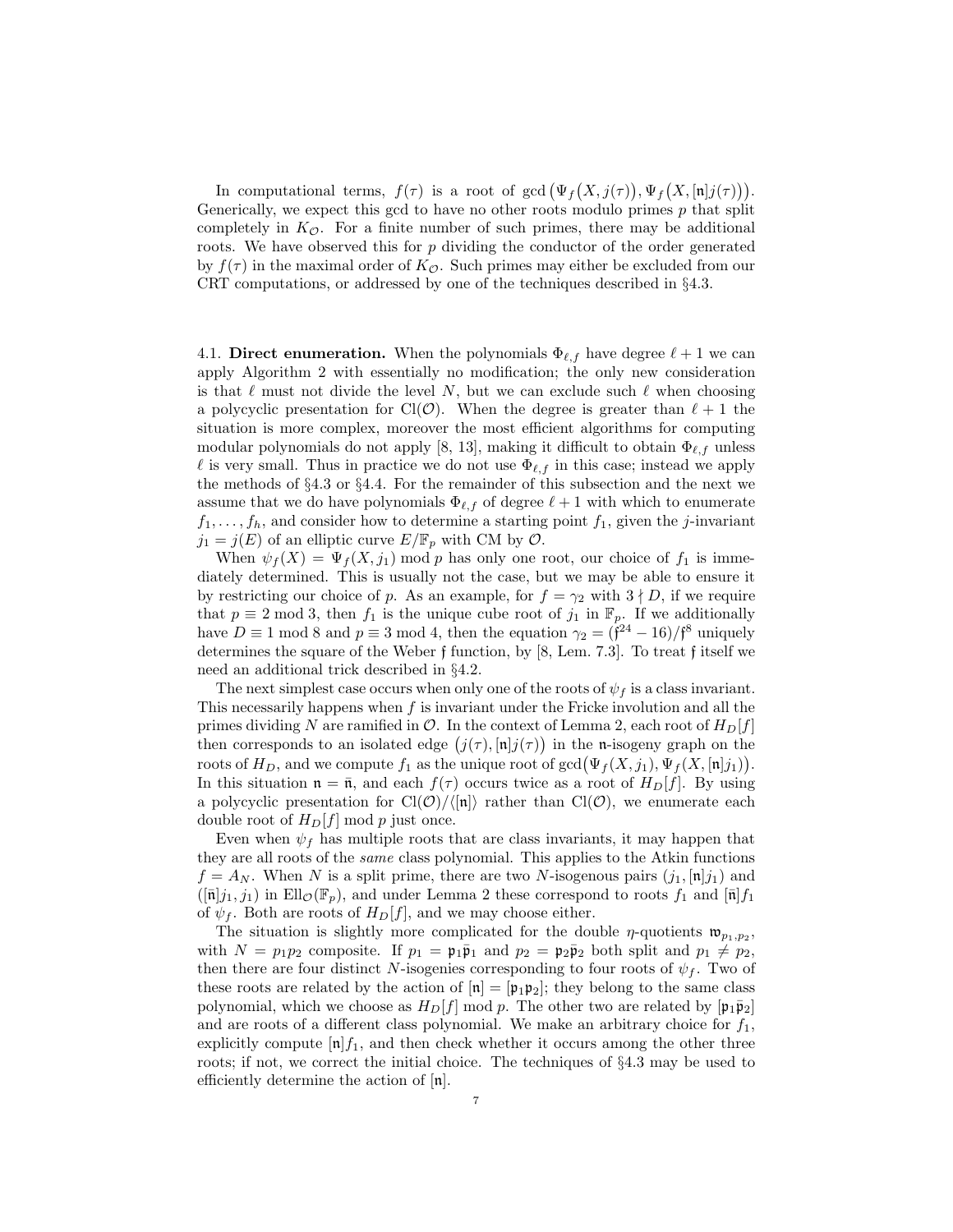Listed below are some of the modular functions  $f$  for which the roots of  $H<sub>D</sub>[f]$  mod p may be directly enumerated, with sufficient constraints on D and p. In each case p splits completely in  $K_{\mathcal{O}}$  and  $D < -4N^2$  has conductor u.

- (1)  $\gamma_2$ , with  $3 \nmid D$  and  $p \equiv 2 \mod 3$ ;
- (2)  $\mathfrak{f}^2$ , with  $D \equiv 1 \bmod 8$ ,  $3 \nmid D$ , and  $p \equiv 11 \bmod 12$ ;
- (3)  $\mathfrak{w}_N^s$ , for  $N \in \{3, 5, 7, 13\}$  and  $s = 24/\gcd(24, N-1)$ , with  $N | D$  and  $N \nmid u$ ;
- (4)  $\mathfrak{w}_5^2$ , with  $3 \nmid D, 5 \mid D$ , and  $5 \nmid u$ ;
- (5)  $A_N$ , for  $N \in \{3, 5, 7, 11, 13, 17, 19, 23, 29, 31, 41, 47, 59, 71\}$ , with  $\left(\frac{D}{N}\right) \neq -1$ and  $N \nmid u$ .
- (6)  $\mathfrak{w}_{p_1,p_2}^s$ , for  $(p_1,p_2) \in \{(2,3), (2,5), (2,7), (2,13), (3,5), (3,7), (3,13), (5,7)\}\$ and  $s = 24/\gcd(24, (p_1 - 1)(p_2 - 1)),$  with  $\left(\frac{D}{p_1}\right), \left(\frac{D}{p_2}\right) \neq -1$  and  $p_1, p_2 \nmid u$ .

(7) 
$$
\mathfrak{w}_{3,3}^6
$$
 with  $\left(\frac{D}{3}\right) = 1$  and  $3 \nmid u$ .

4.2. The trace trick. In §4.1 we were able to treat the square of the Weber f function but not f itself. To remedy this, we generalise a method suggested to us by Reinier Bröker.

We consider the situation where there are two modular functions  $f$  and  $f'$  that are roots of  $\Psi_f(X, j(z))$ , both of which yield class invariants for  $\mathcal{O}$ , and we wish to apply the direct enumeration approach. We assume that  $p$  is chosen so that  $\psi_f(X) = \Psi_f(X, j_1)$  mod p has exactly two roots, and depending on which root we take as  $f_1$ , we may compute the reduction of either  $H_D[f](X)$  or  $H_D[f'](X)$  modulo p. In the case of Weber f, we have  $f' = -f$ , and  $H_D[f']$  differs from  $H_D[f]$  only in the sign of every other coefficient.

Consider a fixed coefficient  $a_i$  of  $H_D[f](X) = \sum a_i X^i$ ; most of the time, the trace  $t = -a_{h-1} = f_1 + \cdots + f_h$  will do (if  $f' = -f$ , we need to use  $a_i$  with  $i \not\equiv h \mod 2$ ). The two roots  $f_1$  and  $f'_1$  lead to two possibilities t and t' modulo p. However, the elementary symmetric functions  $T_1 = t + t'$  and  $T_2 = tt'$  are unambiguous modulo p. Computing these modulo many primes p yields  $T_1$  and  $T_2$  as integers (via the CRT), from which t and t' are obtained as roots of the quadratic equation  $X^2 - T_1X + T_2$ . If these are different, we arbitrarily pick one of them, which, going back, determines the set of conjugates  $\{f_1, \ldots, f_h\}$  or  $\{f'_1, \ldots, f'_h\}$  to take modulo each of the primes  $p \nmid t - t'$ . In the unlikely event that they are the same (the suspicion  $t = t'$  being confirmed after, say, looking at the second prime), we need to switch to a different  $\text{coefficient } a_i.$ 

If f and f' differ by a simple transformation (such as  $f' = -f$ ), the second set of conjugates and the value  $t'$  are obtained essentially for free. As a special case, when  $h$  is odd and the class invariants are units (as with Weber  $f$ ), we can simply fix  $t = a_0 = 1$ , and need not compute  $T_1 = 0$  and  $T_2 = -1$ .

The key point is that the number of primes  $p$  we use to determine  $t$  is much less than the number of primes we use to compute  $H<sub>D</sub>[f]$ . Asymptotically, the logarithmic height of the trace is smaller than the height bound we use for  $H_D[f]$ by a factor quasi-linear in  $log |D|$ , under the GRH. In practical terms, determining t typically requires less than one tenth of the primes used to compute  $H_D[f]$ , and these computations can be combined.

The approach described above generalises immediately to more than two roots, but this case does not occur for the functions we examine. Unfortunately it can be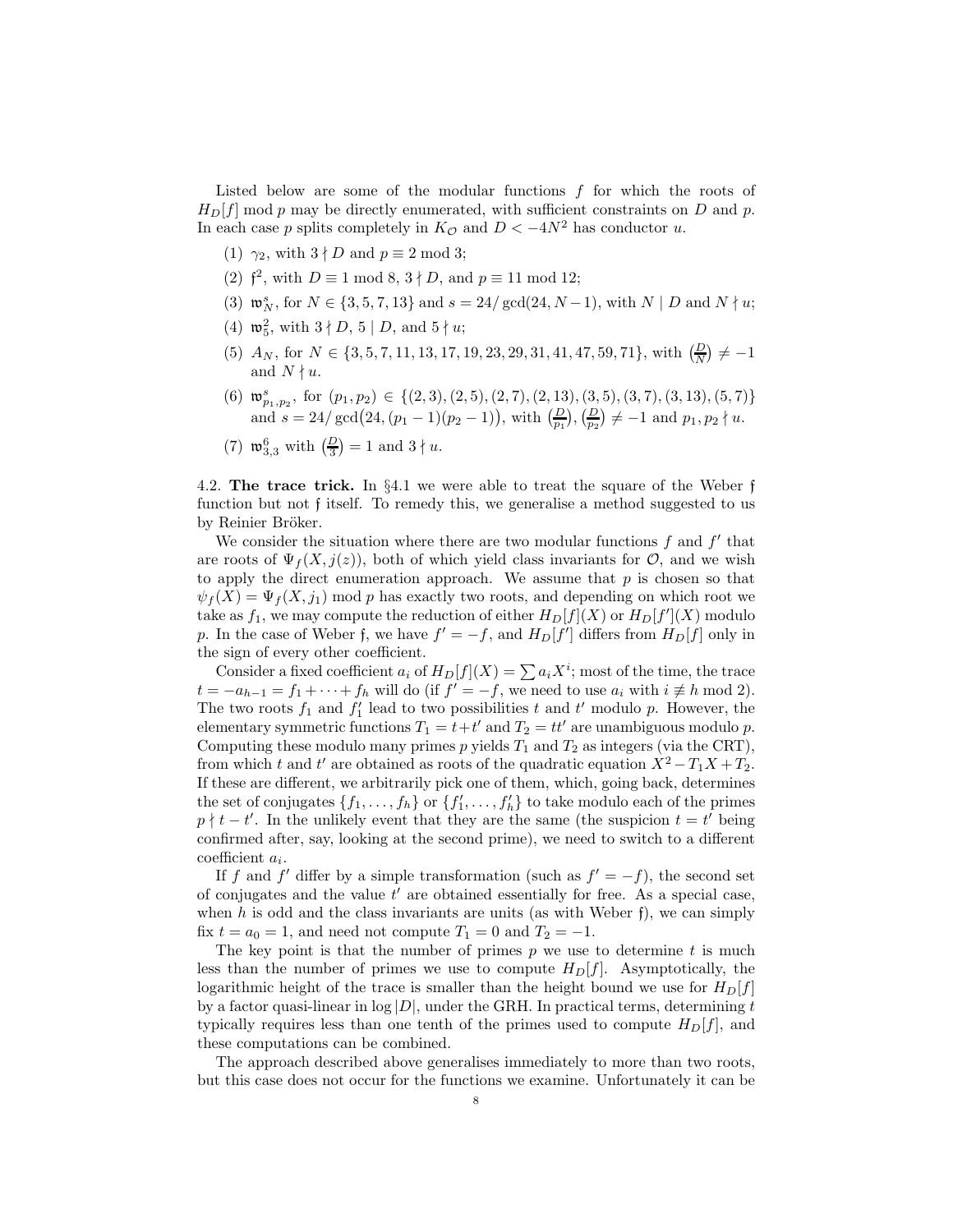used only in conjunction with the direct enumeration approach of §4.1; otherwise we would have to consistently distinguish not only between  $f_1$  and  $f'_1$ , but also between  $f_i$  and  $f'_i$  for  $i = 2, \ldots, h$ .

4.3. Enumeration via the Fricke involution. For functions  $f$  to which Lemma 2 applies, we can readily obtain the roots of  $H<sub>D</sub>[f]$  mod p without using the polynomials  $\Phi_{\ell,f}$ . We instead enumerate the roots of  $H_D$  mod p (using the polynomials  $\Phi_{\ell}$ ), and arrange them into a graph G of n-isogeny cycles, where n is the ideal of norm N appearing in Lemma 2. We then obtain roots of  $H<sub>D</sub>[f]$  mod p by computing  $gcd(\Psi_f(X, j_i), \Psi_f(X, [\mathfrak{n}] j_i))$  for each edge  $(j_i, [\mathfrak{n}] j_i)$  in G.

The graph G is composed of  $h/n$  cycles of length n, where n is the order of [n] in  $Cl(\mathcal{O})$ . We assume that the  $\mathcal{O}$ -ideals of norm N are all non-principal and inequivalent (by requiring  $|D| > 4N^2$  if needed). When every prime dividing N is ramified in  $\mathcal O$  we have  $n = 2$ ; as noted in §4.1, every root of  $H_D[f]$  then occurs with multiplicity 2, and we may compute the square-root of  $H<sub>D</sub>[f]$  by taking each root just once. Otherwise we have  $n > 2$ .

Let  $[I_1], \ldots, [I_m]$  be a polycyclic presentation for  $Cl(\mathcal{O})$  with relative orders  $r_1, \ldots, r_m$ , as in §2.2. For k from 1 to m let us fix  $\mathfrak{l}_k = (\ell_k, \frac{-B_k + \sqrt{D}}{2})$  with  $B_k \ge 0$ . To each vector  $\vec{e} = (e_1, \ldots, e_m)$  with  $0 \le e_k < r_k$ , we associate a unique root  $j_{\vec{e}}$ enumerated by Algorithm 2, corresponding to the path taken from  $j_1$  to  $j_{\vec{e}}$ , where  $e_k$  counts steps taken along an  $\ell_k$ -thread. For  $\vec{o} = (0, \ldots, 0)$  we have  $j_{\vec{o}} = j_1$ , and in general

$$
j_{\vec{e}} = [ \mathfrak{l}_1^{\sigma_1 e_1} \cdots \mathfrak{l}_m^{\sigma_m e_m} ] j_{\vec{o}},
$$

with  $\sigma_k = \pm 1$ . Using the method of §2.3 to consistently orient the  $\ell_k$ -threads ensures that each  $\sigma_k$  depends only on the orientation of the first  $\ell_k$ -thread.

To compute the graph G we must determine the signs  $\sigma_k$ . For those  $\lceil \mathfrak{l}_k \rceil$  of order 2, we let  $\sigma_k = 1$ . We additionally fix  $\sigma_k = 1$  for the least  $k = k_0$  (if any) for which  $\lceil \mathfrak{l}_k \rceil$  has order greater than 2, since we need not distinguish the actions of n and  $\bar{\mathfrak{n}}$ . It suffices to show how to determine  $\sigma_k$ , given that we know  $\sigma_1, \ldots, \sigma_{k-1}$ . We may assume  $\lbrack l_{k_{0}}\rbrack$  and  $\lbrack l_{k}\rbrack$  both have order greater than 2, with  $k_{0} < k \leq m$ .

Let I be an auxiliary ideal of prime norm  $\ell$  such that  $[I] = [\mathfrak{a}\mathfrak{b}] = [l_1^{e_1} \cdots l_k^{e_k}],$ with  $0 \le e_i < r_i$ , where  $\mathfrak{b} = \mathfrak{l}_k^{e_k}$ , and  $[\mathfrak{a}]$  and  $[\mathfrak{b}]$  have order greater than 2. Our assumptions guarantee that such an  $\mathfrak l$  exists, by the Cebotarev density theorem, and under the GRH,  $\ell$  is relatively small [1]. The fact that  $[\alpha]$  and  $[\beta]$  have order greater than 2 ensures that  $[\overline{\mathfrak{a}\mathfrak{b}}]$  is distinct from  $[\mathfrak{l}]$  and its inverse. It follows that  $\sigma_k = 1$  if and only if  $\Phi_\ell(j_{\vec{\sigma}}, j_{\vec{\epsilon}}) = 0$ , where  $\vec{e} = (e_1, \ldots, e_k, 0, \ldots, 0)$ .

Having determined the  $\sigma_k$ , we compute the unique vector  $\vec{v} = (v_1, \ldots, v_m)$  for which  $[\mathbf{n}] = [\mathbf{l}_1^{\sigma_1 v_1} \cdots \mathbf{l}_m^{\sigma_m v_m}]$ . We then have  $[\mathbf{n}]j_{\vec{\sigma}} = j_{\vec{v}},$  yielding the edge  $(j_{\vec{\sigma}}, j_{\vec{v}})$  of G. In general, we obtain the vector corresponding to  $[\mathfrak{n}]j_{\vec{e}}$  by computing  $\vec{e} + \vec{v}$  and using relations  $\left[\mathbf{l}_{k}^{r_{k}}\right]=\left[\mathbf{l}_{1}^{x_{1}}\cdots\mathbf{l}_{k-1}^{x_{k-1}}\right]$  $\frac{x_{k-1}}{k-1}$  to reduce the result, cf. [30, §5].

This method may be used with any function  $f$  satisfying Lemma 2, and in particular it applies to two infinite families of functions:

(8)  $A_N$ , for  $N > 2$  prime, with  $\left(\frac{D}{N}\right) \neq -1$  and  $N \nmid u$ .

(9)  $\mathfrak{w}_{p_1,p_2}^s$ , for  $p_1,p_2$  primes not both 2, with  $\left(\frac{D}{p_1}\right), \left(\frac{D}{p_2}\right) \neq -1$  and  $p_1,p_2 \nmid u$ .

As above, u denotes the conductor of  $D < -4N^2$ .

As noted earlier, for certain primes  $p$  we may have difficulty computing the edges of G when  $gcd(\Psi_f(X, j_i), \Psi_f(X, [\mathfrak{n}]j_i))$  has more than one root in  $\mathbb{F}_p$ . While we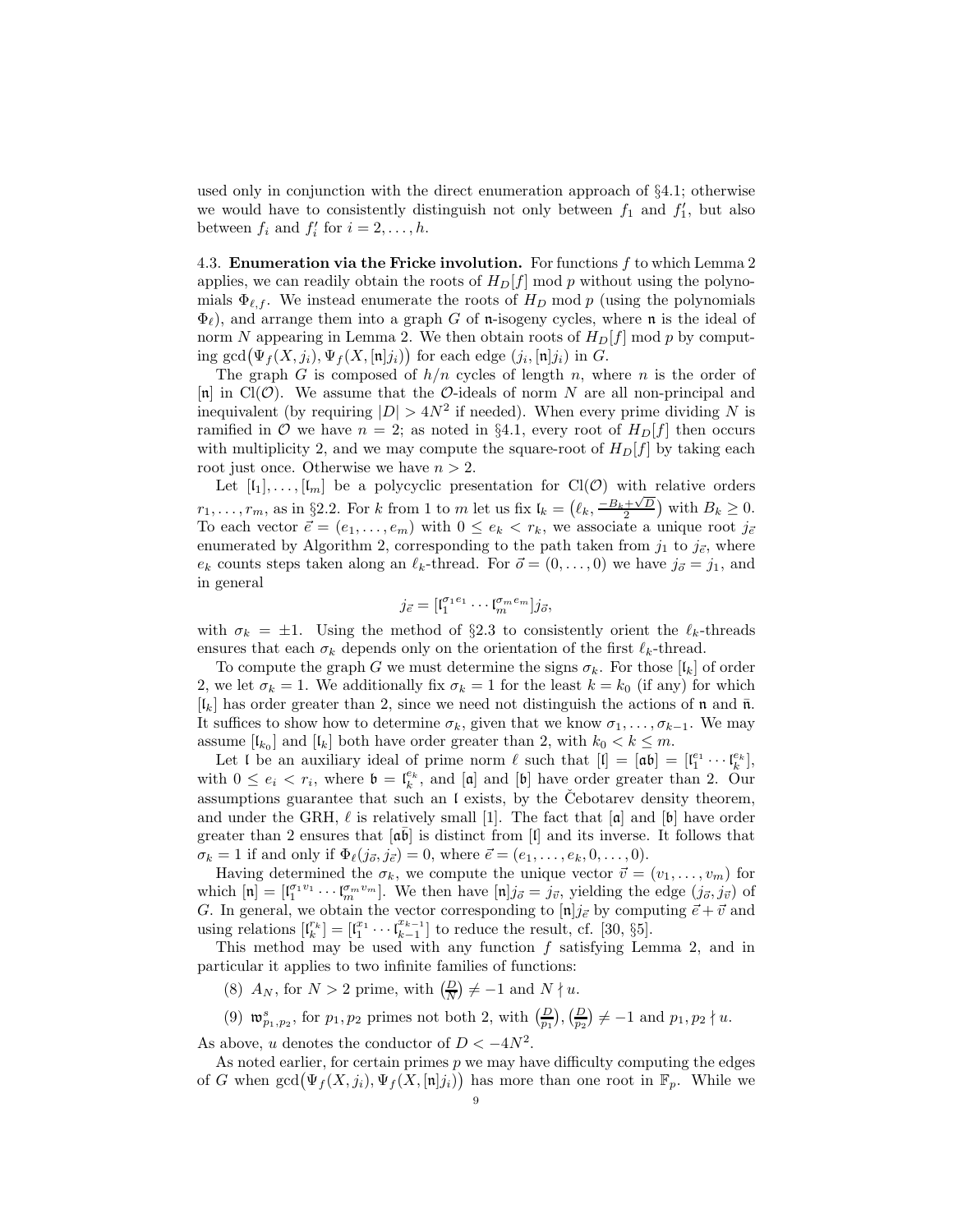need not use such primes, it is often easy to determine the correct root. Here we give two heuristic techniques for doing so.

The first applies when  $N$  is prime, as with the Atkin functions. In this case problems can arise when  $H_D[f]$  has repeated roots modulo p. By Kummer's criterion, this can happen only when p divides the discriminant of  $H_D[f]$ , and even then, a repeated root  $x_1$  is only actually a problem when it corresponds to two alternating edges in G, say  $(j_1, j_2)$  and  $(j_3, j_4)$ , with the edge  $(j_2, j_3)$  between them. In this scenario we will get two roots  $x_1$  and  $x_2$  of  $gcd(\Psi_f(X, j_2), \Psi_f(X, j_3))$ . But if we already know that  $x_1$  corresponds to  $(j_1, j_2)$ , we can unambiguously choose  $x_2$ . In each of the  $N$ -isogeny cycles of  $G$ , it is enough to find a single edge that yields a unique root. If no such edge exists, then every edge must yield the *same* two roots  $x_1$  and  $x_2$ , and we count each with multiplicity  $n/2$ .

The second technique applies when the roots of  $H<sub>D</sub>[f]$  are units, as with the double  $\eta$ -quotients [16, Thm. 3.3]. The product of the roots is then  $\pm 1$ . Assuming that the number of edges in  $G$  for which multiple roots arise is small (it is usually zero, and rarely more than one or two), we simply test all the possible choices of roots and see which yield  $\pm 1$ . If only one combination works, then the correct choices are determined. This is not guaranteed to happen, but in practice it almost always does.

4.4. A general algorithm. We now briefly consider the case of an arbitrary modular function f of level N, and sketch a general algorithm to compute  $H_D[f]$  with the CRT method.

Let us assume that  $f(\tau)$  is a class invariant, and let D be the discriminant and u the conductor of the order  $\mathcal{O} = [1, \tau]$ . The roots of  $\Psi_f(X, j(\tau)) \in K_{\mathcal{O}}[X]$  lie in the ray class field of conductor  $uN$  over  $K$ , and some number n of these, including  $f(\tau)$ , actually lie in the ring class field  $K_{\mathcal{O}}$ . We may determine n using the method described in [6, §6.4], which computes the action of  $(\mathcal{O}/N\mathcal{O})^*/\mathcal{O}^*$  on the roots of  $\Psi_f(X, j(\tau))$ . We note that the complexity of this task is essentially fixed as a function of  $|D|$ .

Having determined n, we use Algorithm 2 to enumerate the roots  $j_1, \ldots, j_h$  of  $H_D$  mod p as usual, but if for any  $j_i$  we find that  $\Psi_f(X, j_i)$  mod p does not have exactly *n* roots  $f_i^{(1)}, \ldots, f_i^{(n)}$ , we exclude the prime *p* from our computations. The number of such  $p$  is finite and may be bounded in terms of the discriminants of the polynomials  $\Psi_f(X, \alpha)$  as  $\alpha$  ranges over the roots of  $H_D[f]$ . We then compute the polynomial  $H(X) = \prod_{i=1}^{h} \prod_{r=1}^{n} (X - f_i^{(r)})$  of degree *nh* in  $\mathbb{F}_p[X]$ . After doing this for sufficiently many primes p, we can lift the coefficients by Chinese remaindering to the integers. The resulting  $H$  is a product of  $n$  distinct class polynomials, all of which may be obtained by factoring H in  $\mathbb{Z}[X]$ . Under suitable heuristic assumptions (including the GRH), the total time to compute  $H_D[f]$  is quasi-linear in  $|D|$ , including the time to factor H.

This approach is practically efficient only when n is small, but then it can be quite useful. A notable example is the modular function  $g$  for which

$$
\Psi_g(X,J) = (X^{12} - 6X^6 - 27)^3 - JX^{18}.
$$

This function was originally proposed by Atkin, and is closely related to certain class invariants of Ramanujan  $[3, Thm. 4.1]$ . The function g yields class invariants when  $D \equiv 13 \mod 24$ . In terms of our generic algorithm, we have  $n = 2$ , and for  $p \equiv 2 \mod 3$  we get exactly two roots of  $\Psi_q(X, j_i) \mod p$ , which differ only in sign.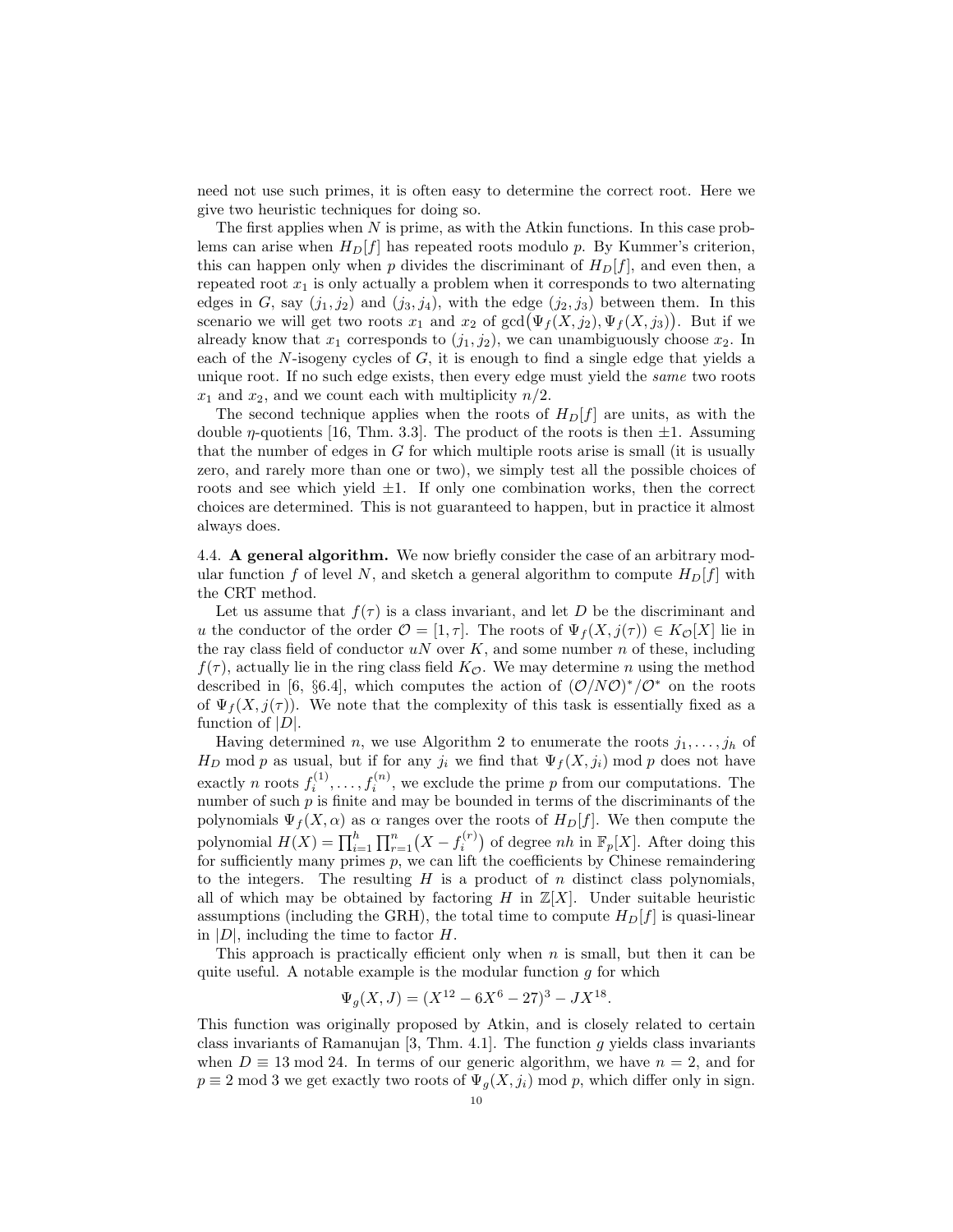Thus  $H(X) = H_D[g^2](X^2) = H_D[g](X)H_D[g](-X)$ , and from this we easily obtain  $H_D[g^2]$ , and also  $H_D[g]$  if desired.

### 5. Computational Results

This section provides performance data for the techniques developed above. We used AMD Phenom II 945 CPUs clocked at 3.0 GHz for our tests; the software was implemented using the  $\text{gmp}$  [22] and  $\text{zn\_poly}$  [24] libraries, and compiled with  $\text{gcc}$ [19].

To compute the class polynomial  $H_D[f]$ , we require a bound on the size of its coefficients. Unfortunately, provably accurate bounds for functions  $f$  other than  $j$ are generally unavailable. As a heuristic, we take the bound  $B$  on the coefficients of  $H_D$  given by [30, Lem. 8], divide  $\log_2 B$  by the asymptotic height factor  $c(f)$ , and add a "safety margin" of 256 bits. We note that with the CM method, the correctness of the final result can be efficiently and unconditionally confirmed [5], so we are generally happy to work with a heuristic bound.

5.1. Class polynomial computations using the CRT method. Our first set of tests measures the improvement relative to previous computations with the CRT method. We used discriminants related to the construction of a large set of pairingfriendly elliptic curves, see [30, §8] for details. We reconstructed many of these curves, first using the Hilbert class polynomial  $H_D$ , and then using an alternative class polynomial  $H_D[f]$ . In each case we used the explicit CRT to compute  $H_D$  or  $H<sub>D</sub>[f]$  modulo a large prime q (170 to 256 bits).

Table 1 gives results for four discriminants with  $|D| \approx 10^{10}$ , three of which appear in [30, Table 2]. Each column lists times for three class polynomial computations. First, we give the total time  $T_{\text{tot}}$  to compute  $H_D$  mod q, including the time  $T_{\text{enum}}$ spent enumerating  $Ell_D(\mathbb{F}_p)$ , for all the small primes p, using Algorithm 2 as it appears in §2.2. We then list the times  $T'_{\text{enum}}$  and  $T'_{\text{tot}}$  obtained when Algorithm 2 is modified to use gcd computations whenever it is advantageous to do so, as explained in §2.3. The gcd approach typically speeds up Algorithm 2 by a factor of 2 or more.

For the third computation we selected a function  $f$  that yields class invariants for D, and computed  $H_D[f] \mod q$ . This polynomial can be used in place of  $H_D$  in the CM method (one extracts a root  $x_0$  of  $H_D[f]$  mod q, and then extracts a root of  $\Psi_f(x_0, J) \mod q$ . For each function f we give a "size factor", which approximates the ratio of the total size of  $H_D$  to  $H_D[f]$  (over  $\mathbb{Z}$ ). In the first three examples this is just the height factor  $c(f)$ , but in Example 4 it is  $4c(f)$  because the prime 59 is ramified and we actually work with the square root of  $H_D[A_{59}]$ , as noted in §4.1, reducing both the height and degree by a factor of 2.

We then list the speedup  $T'_{\text{tot}}/T'_{\text{tot}}[f]$  attributable to computing  $H_D[f]$  rather than  $H_D$ . Remarkably, in each case this speedup is about twice what one would expect from the height factor. This is explained by a particular feature of the CRT method: The cost of computing  $H_D$  mod p for small primes p varies significantly, and, as explained in [30, §3], one can accelerate the CRT method with a careful choice of primes. When fewer small primes are needed, we choose those for which Step 1 of Algorithm 1 can be performed most quickly.

The last line in Table 1 lists the total speedup  $T_{\text{tot}}/T'_{\text{tot}}[f]$  achieved.

5.2. Comparison to the complex analytic method. Our second set of tests compares the CRT approach to the complex analytic method. For each of the five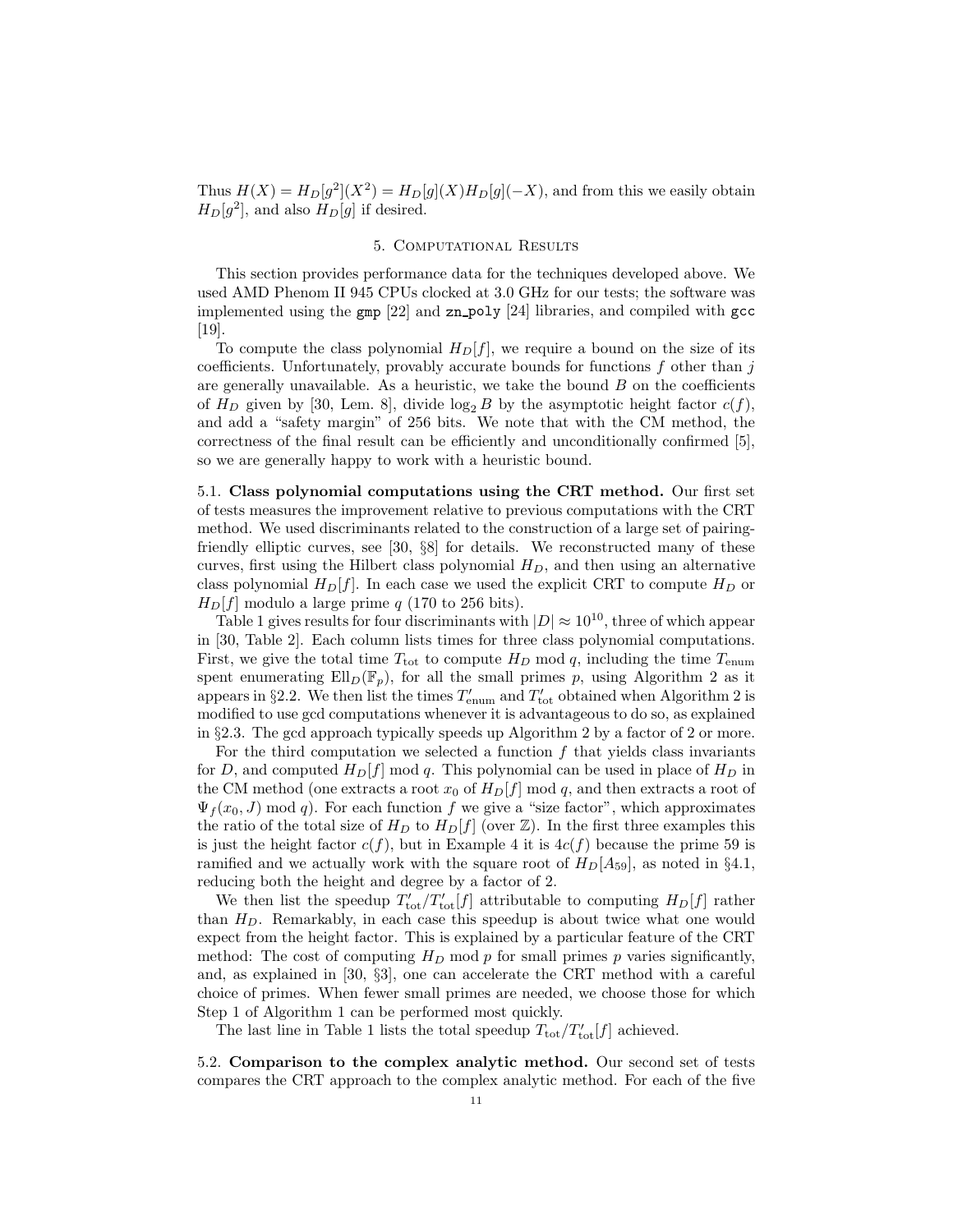|                                                | Example 1     | Example 2              | Example 3          | Example 4                 |
|------------------------------------------------|---------------|------------------------|--------------------|---------------------------|
| D                                              | 13569850003   | 11039933587            | 12901800539        | 12042704347               |
| h(D)                                           | 20203         | 11280                  | 54706              | 9788                      |
| $\lceil \log_2 B \rceil$                       | 2272564       | 1359134                | 5469776            | 1207412                   |
| $(\ell_1^{r_1},\ldots,\ell_k^{r_k})$           | $(7^{20203})$ | $(17^{1128}, 19^{10})$ | $(3^{27038}, 5^2)$ | $(29^{2447}, 31^2, 43^2)$ |
| $T_{\text{enum}}$ (roots)                      | 6440          | 10200                  | 10800              | 21700                     |
| $T_{\rm tot}$                                  | 19900         | 23700                  | 52200              | 42400                     |
| $T'_{\rm enum}$ (gcds)                         | 2510          | 2140                   | 3440               | 4780                      |
| $T'_{\rm tot}$                                 | 15900         | 15500                  | 44700              | 25300                     |
| Function $f$                                   | $A_{71}$      | $A_{47}$               | $A_{71}$           | $A_{59}$                  |
| Size factor                                    | 36            | 24                     | 36                 | $120*$                    |
| $T'_{\text{tot}}[f]$                           | 213           | 305                    | 629                | 191                       |
| Speedup $(T'_{\text{tot}}/T'_{\text{tot}}[f])$ | 75            | 51                     | 71                 | 132                       |
| Speedup $(T_{\text{tot}}/T_{\text{tot}}' [f])$ | 93            | 78                     | 83                 | 222                       |

Table 1. Example class polynomial computations (times in CPU seconds)

discriminants listed in Table 2 we computed class polynomials  $H_D[f]$  for the double  $\eta$ -quotient  $\mathfrak{w}_{3,13}$  and the Weber f function, using both the CRT approach described here, and the implementation [14] of the complex analytic method as described in [12]. With the CRT we computed  $H_D[f]$  both over Z and modulo a 256-bit prime q; for the complex analytic method these times are essentially the same.

|            |        |                       | complex analytic |                       | $\operatorname{CRT}$ |                       | CRT mod $q$ |  |
|------------|--------|-----------------------|------------------|-----------------------|----------------------|-----------------------|-------------|--|
| D          | h(D)   | $\mathfrak{w}_{3,13}$ |                  | $\mathfrak{w}_{3,13}$ |                      | $\mathfrak{w}_{3,13}$ |             |  |
| 6961631    | 5000   | 15                    | 5.4              | 2.2                   | 1.0                  | 2.1                   | 1.0         |  |
| 23512271   | 10000  | 108                   | 33               | 10                    | 4.1                  | 9.8                   | 4.0         |  |
| 98016239   | 20000  | 756                   | 262              | 52                    | 22                   | 47                    | 22          |  |
| 357116231  | 40000  | 6100                  | 1900             | 248                   | 101                  | 213                   | 94          |  |
| 2093236031 | 100000 | $\approx 110000$      | 27900            | 2200                  | 870                  | 1800                  | 770         |  |

Table 2. CRT vs. complex analytic (times in CPU seconds)

We also tested a "worst case" scenario for the CRT approach: the discriminant  $D = -85702502803$ , for which the smallest non-inert prime is  $\ell_1 = 109$ . Choosing the function most suitable to each method, the complex analytic method computes  $H_D[\mathfrak{w}_{109,127}]$  in 8310 seconds, while the CRT method computes  $H_D[A_{131}]$ in 7150 seconds. The CRT approach benefits from the attractive height factor of the Atkin functions,  $c(A_{131}) = 33$  versus  $c(\mathfrak{w}_{109,127}) \approx 12.4$ , and the use of gcds in Algorithm 2. Without these improvements, the time to compute  $H_D$  with the CRT method is 1460000 seconds. The techniques presented here yield more than a 200-fold speedup in this example.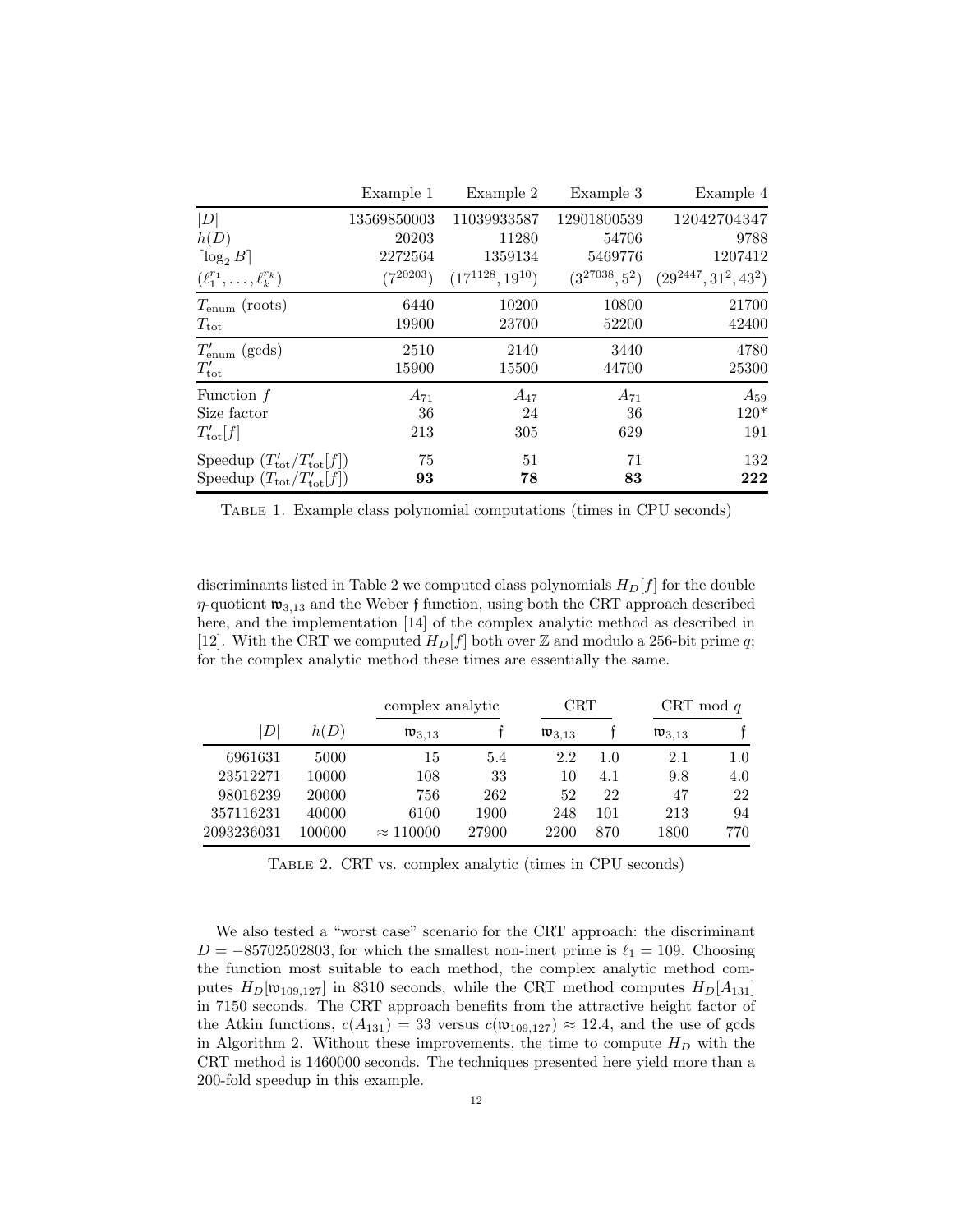5.3. A record-breaking CM construction. To test the scalability of the CRT approach, we constructed an elliptic curve using  $|D| = 1000000013079299 > 10^{15}$ , with  $h(D) = 10034174 > 10^7$ . This yielded a curve  $y^2 = x^3 - 3x + c$  of prime order *n* over the prime field  $\mathbb{F}_q$ , where

- $c = 12229445650235697471539531853482081746072487194452039355467804333684298579047;$
- $\label{eq:q} q = 28948022309329048855892746252171981646113288548904805961094058424256743169033;$
- $n = 28948022309329048855892746252171981646453570915825744424557433031688511408013.$

This curve was obtained by computing the square root of  $H_D[A_{71}]$  modulo q, a polynomial of degree  $h(D)/2 = 5017087$ . The height bound of 21533832 bits was achieved with  $438709$  small primes p, the largest of which was 53 bits in size. The class polynomial computation took slightly less than a week using 32 cores, approximately 200 days of CPU time. Extracting a root over  $\mathbb{F}_q$  took 25 hours of CPU time using NTL [29].

We estimate that the size of  $\sqrt{H_D[A_{71}]}$  is over 13 terabytes, and that the size of the Hilbert class polynomial  $H_D$  is nearly 2 petabytes. The size of  $\sqrt{H_D[A_{71}]}$  mod q, however, is under 200 megabytes, and less than 800 megabytes of memory (per core) were needed to compute it.

#### **REFERENCES**

- [1] Eric Bach. Explicit bounds for primality testing and related problems. *Mathematics of Computation*, 55(191):355–380, 1990.
- [2] Juliana Belding, Reinier Bröker, Andreas Enge, and Kristin Lauter. Computing Hilbert class polynomials. In A. J. van der Poorten and A. Stein, editors, *ANTS-VIII*, volume 5011 of *Lect. Notes Comput. Sci.*, pages 282–295. Springer, 2008.
- [3] Bruce C. Berndt and Heng Huat Chan. Ramanujan and the modular j-invariant. *Canadian Mathematical Bulletin*, 42(4):427–440, 1999.
- [4] Daniel J. Bernstein. Modular exponentiation via the explicit Chinese Remainder Theorem. *Mathematics of Computation*, 76:443–454, 2007.
- [5] Gaetan Bisson and Andrew V. Sutherland. Computing the endomorphism ring of an ordinary elliptic curve over a finite field. *Journal of Number Theory*, 2009. To appear, http://arxiv. org/abs/0902.4670.
- [6] Reinier Bröker. *Constructing elliptic curves of prescribed order*. Proefschrift, Universiteit Leiden, 2006.
- [7] Reinier Bröker. A *p*-adic algorithm to compute the Hilbert class polynomial. *Mathematics of Computation*, 77:2417–2435, 2008.
- [8] Reinier Bröker, Kristin Lauter, and Andrew V. Sutherland. Modular polynomials via isogeny volcanoes. Preprint, http://arxiv.org/abs/1001.0402, 2009.
- [9] Jean-Marc Couveignes and Thierry Henocq. Action of modular correspondences around CM points. In C. Fieker and D. R. Kohel, editors, *ANTS-V*, volume 2369 of *Lect. Notes Comput. Sci.*, pages 234–243. Springer-Verlag, 2002.
- [10] Noam D. Elkies. Elliptic and modular curves over finite fields and related computational issues. In D. A. Buell and J. T. Teitelbaum, editors, *Computational Perspectives on Number Theory*, pages 21–76. AMS, 1998.
- [11] Andreas Enge. *Courbes alg´ebriques et cryptologie*. Habilitation `a diriger des recherches, Université Denis Diderot, Paris 7, 2007.
- [12] Andreas Enge. The complexity of class polynomial computation via floating point approximations. *Mathematics of Computation*, 78(266):1089–1107, 2009.
- [13] Andreas Enge. Computing modular polynomials in quasi-linear time. *Mathematics of Computation*, 78(267):1809–1824, 2009.
- [14] Andreas Enge. cm, 0.2-dev edition, 2010. http://cm.multiprecision.org/.
- [15] Andreas Enge and François Morain. Generalised Weber functions. I. Technical Report 385608, HAL-INRIA, 2009. http://hal.inria.fr/inria-00385608.
- [16] Andreas Enge and Reinhard Schertz. Constructing elliptic curves over finite fields using double eta-quotients. *Journal de Th´eorie des Nombres de Bordeaux*, 16:555–568, 2004.